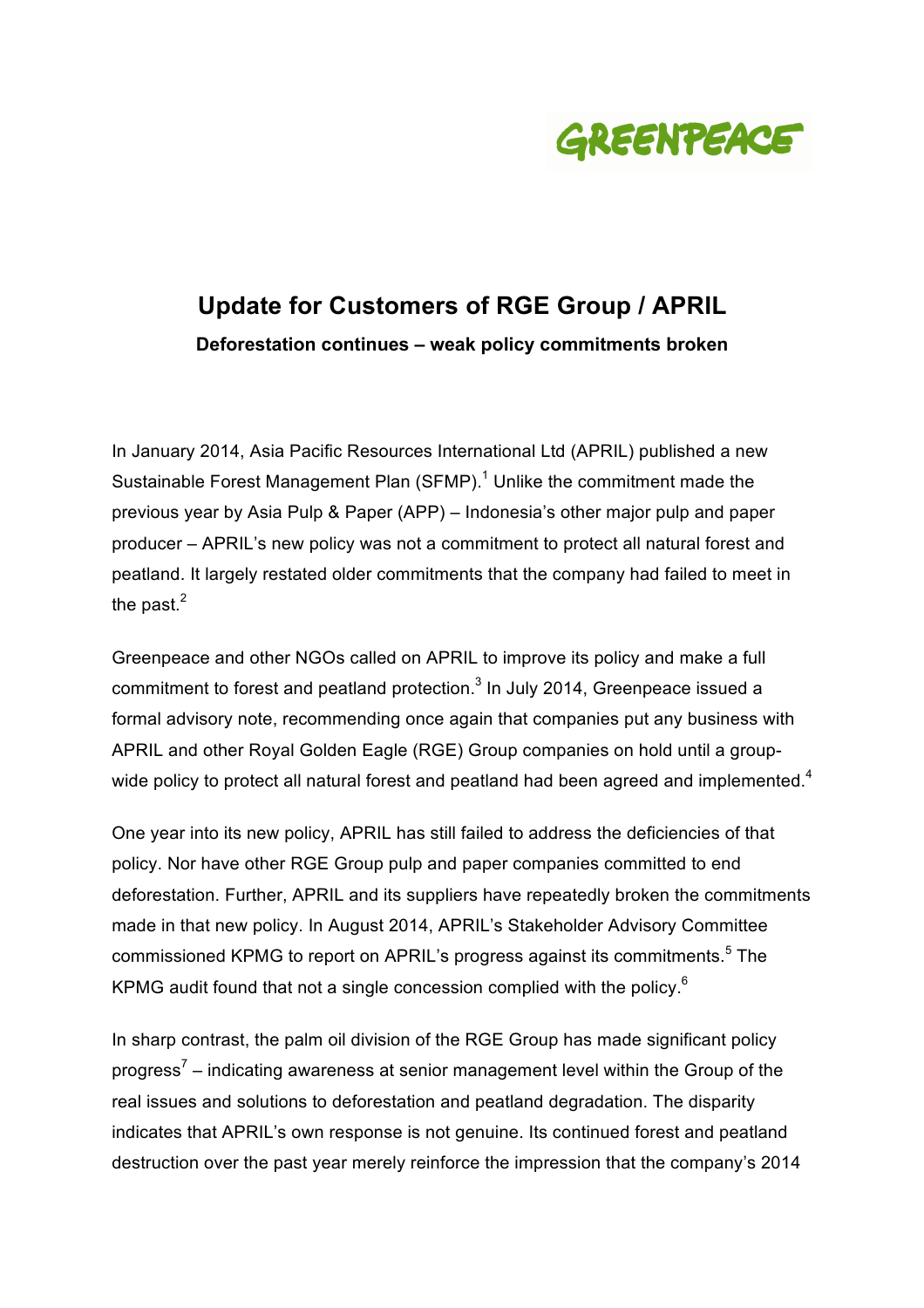policy is just another attempt to buy time with its stakeholders rather than a serious revision its deforestation-dependent business model.

Greenpeace therefore reiterates its advice that companies should stop buying from or financing APRIL and the other pulp and paper companies in the RGE Group including Asia Symbol, Sateri and Toba Pulp Lestari.

## **Nothing has been done to address the deficiencies in APRIL's policy**

Unlike many other plantation companies, including its larger competitor APP, APRIL has yet to commit to protecting Indonesia's forest, peatland and wildlife.

#### **1. APRIL plans to pulp rainforests until 2020**

Although APRIL's 2014 policy states that it and its long-term suppliers will have finished establishing plantations (ie clearing rainforests) by the end of 2014, it has given itself until the end of 2019 to continue using rainforest fibre sourced from so-called short-term suppliers (contracts with these companies may run over a number of years).<sup>8</sup> In the first six months of 2014, APRIL's Sumatra mill pulped 1.3 million cubic metres of mixed tropical hardwood timber from Indonesia's rainforests<sup>9</sup>

APRIL plans to continue to source rainforest fibre until the end of the decade set it at odds with the rest of Indonesia's plantation sector. In February 2013, APP – the only other major pulp and paper producer in Indonesia that has relied on rainforest fibre – agreed to end its deforestation by protecting peatland and forest identified as high carbon stock  $(HCS)$ .<sup>10</sup> On the basis of its current policy and fibre supply plans, APRIL will still be pulping Indonesia's rainforests almost seven years after APP ended its use of mixed tropical hardwoods.

Further, a report by KPMG into APRIL's progress against its new policy, published in December 2014, notes that even the 2019 deadline is an 'aggressive' – ie, ambitious – target.<sup>11</sup> APRIL has made repeated commitments to become self-sufficient in plantation fibre and repeatedly failed to meet its own or government deadlines. In 2004, for example, APRIL pledged to end the use of rainforest fibre by 2009.<sup>12</sup>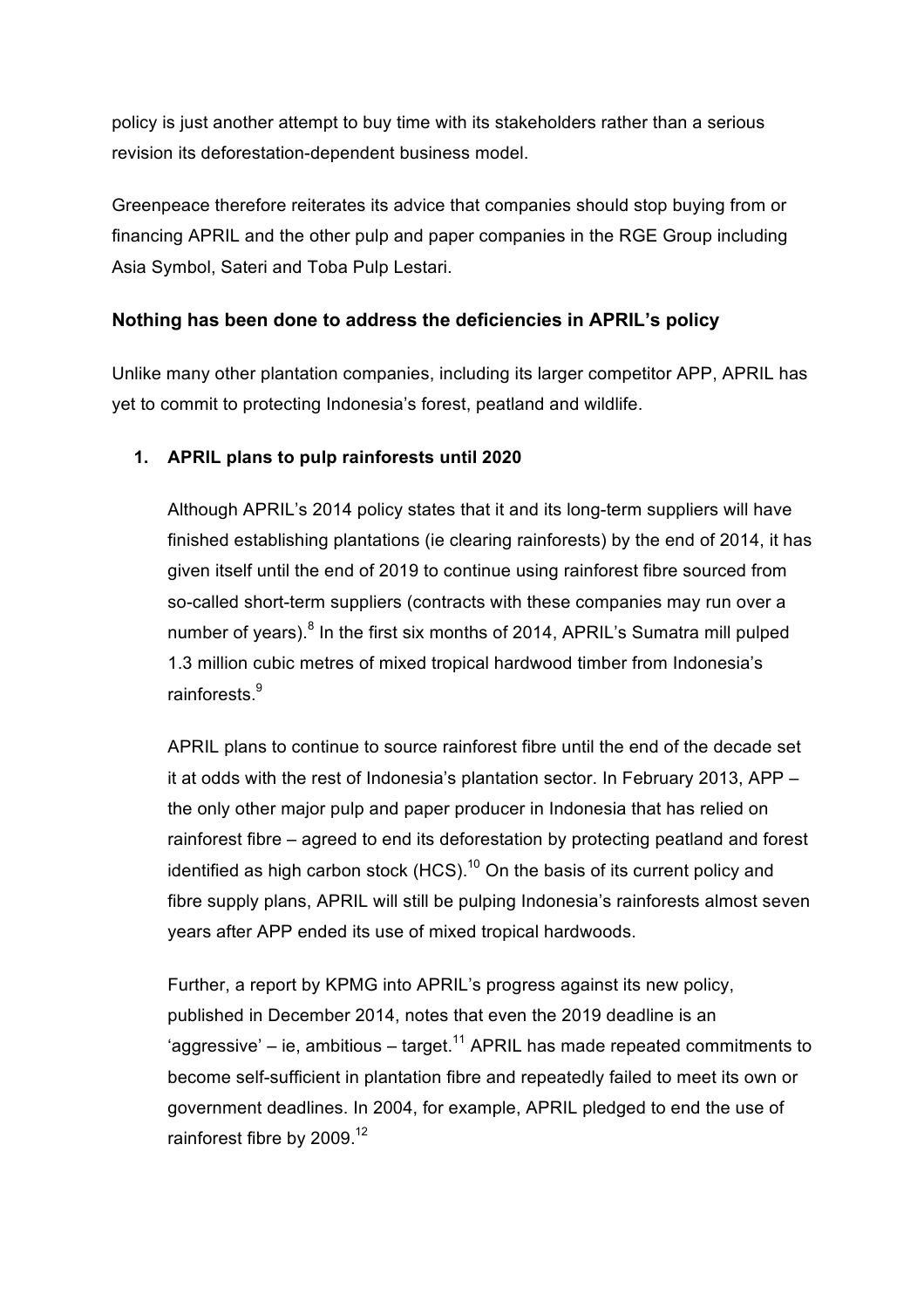## **2. The policy still does not apply to other RGE Group pulp companies, despite across-the-board progress from its palm oil division**

APRIL's policy only applies to APRIL and PT RAPP, its pulp mill in Kerinci, Sumatra.<sup>13</sup> Other pulp and paper companies in the RGE Group have yet to make any meaningful commitment to forest protection – even though these companies are supplied with fibre from high-risk regions.

# **3. APRIL has yet to adopt the well-established High Carbon Stock Approach to forest protection**

In the latter half of 2014, the palm oil companies in the RGE Group agreed to end their deforestation and to protect forests using the HCS Approach.<sup>14</sup> Since its inception in 2011, the HCS Approach has become a well-established methodology for companies to identify the forest within their concessions so they can protect it.<sup>15</sup> APRIL's policy refers to HCS repeatedly, but the company has refused to accept the HCS Approach and only commits to assess its concessions 'if and when relevant standards are established'. 16

In the meantime, despite the policy commitment,  $17$  there is no apparent moratorium on deforestation in place within APRIL's current supplier concessions that have not had HCV assessments reviewed by the HCV Resource Network. By contrast, APP and the palm oil companies within the RGE Group have established moratoria and are using the HCS Approach to identify and protect any remaining forest within their supply chains.

APRIL claims to be embarking upon an HCS study with IDH Sustainable Trade Initiative,<sup>18</sup> but there is no evidence of any progress beyond the signing of a nonbinding MOU in June 2014.

#### **4. APRIL and other RGE Group pulp companies are not protecting peatland**

Unlike its competitor APP,<sup>19</sup> APRIL has yet to commit to protecting forested peatlands within its concessions or the wider peatland landscape. APRIL's policy only refers to 'peatland management',<sup>20</sup> and APRIL and its suppliers are continuing to establish plantations on deep forested peatland in Sumatra and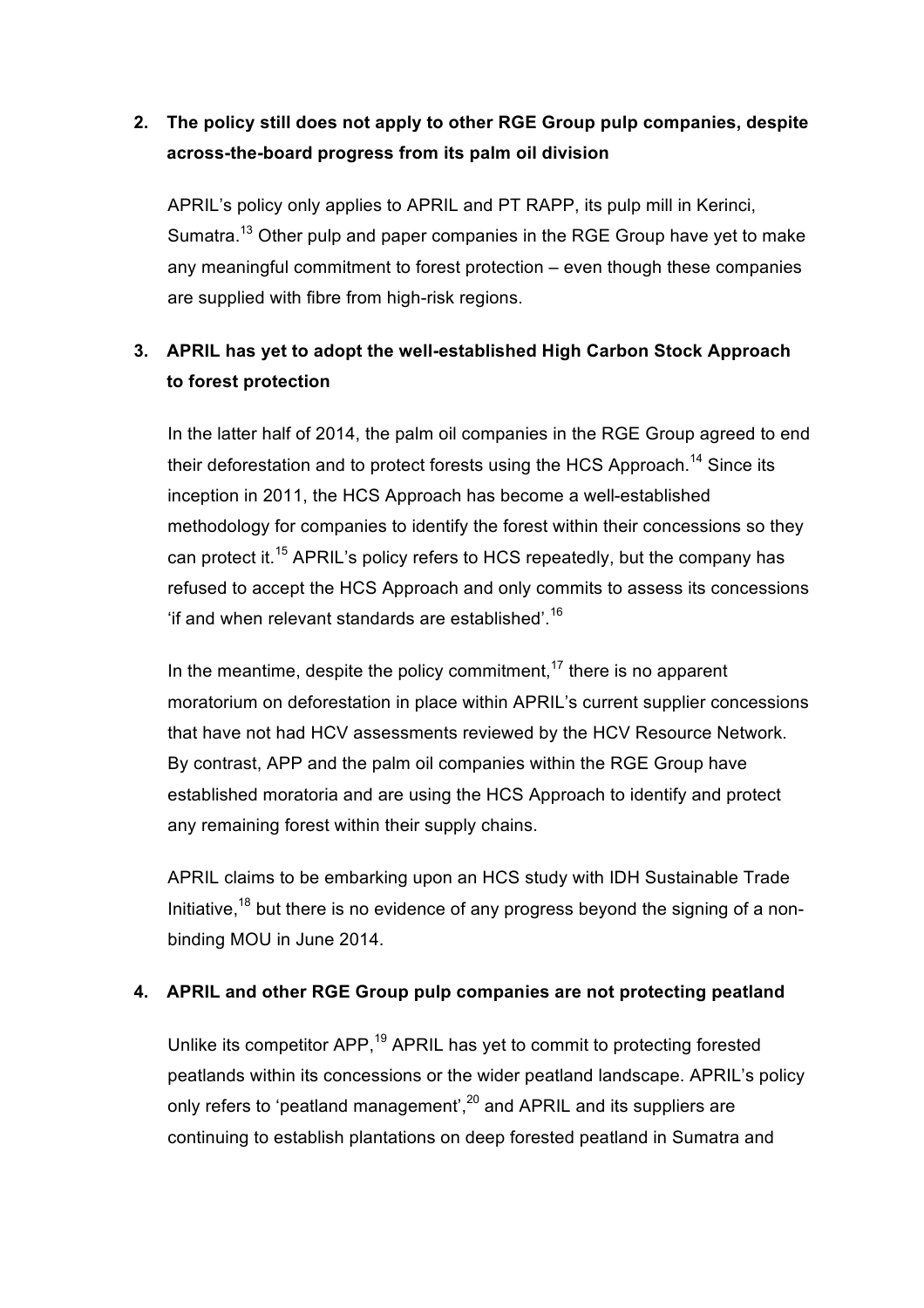Kalimantan.<sup>21</sup> Peatland drainage is the largest source of greenhouse gas emissions in Indonesia and fuels a recurring regional smoke haze.

#### **Even though its policy is weak, APRIL has failed to adhere to key criteria**

APRIL has repeatedly failed to meet even the weak commitments it has made in its most recent policy. Throughout 2014, civil society organisations in Indonesia exposed APRIL and its suppliers breaching various policy criteria.<sup>22</sup> Further evidence of the scale of APRIL's policy breaches was provided by KPMG in its appraisal of APRIL's progress.  $^{23}$ 

This is not the first time that APRIL has made and broken sustainability commitments. For instance, it first committed to identifying and protecting HCV forest in 2005 and to be solely reliant on plantation fibre by 2009.<sup>24</sup> Instead, APRIL obtained sub-standard HCV assessments and even then failed to protect areas of forest that had been identified as HCV.25 Continued clearance of identified HCV forest was one of the reasons for APRIL's auditors withdrawing its FSC certification in 2010.<sup>26</sup>

#### **None of the concessions supplying APRIL with fibre complies with its new policy**

The headline policy in APRIL's January 2014 SFMP is the commitment to source fibre only 'from non High Conservation Value Forest ("HCVF") areas that have been identified through independent HCV assessments, based on Indonesian HCV toolkit and peerreviewed by the HCV Resource Network<sup>' 27</sup> Given the poor quality of previous HCV assessments, compliance with this criterion is a critical test of APRIL's commitment to implement its policy.

Yet according to KPMG, not one of the fifty concessions that supplied APRIL with fibre in 2014 met this criterion.<sup>28</sup> Indeed:

- None of APRIL's suppliers has had its HCV assessments peer reviewed by the HCV Resource Network.
- The HCV assessments for some concessions were not independent, but had been conducted internally by APRIL or its suppliers.
- Some HCV assessments had had no peer review of any sort.
- In the first half of 2014, APRIL received some  $50,000m^3$  of rainforest fibre from concessions that had not had any HCV assessment.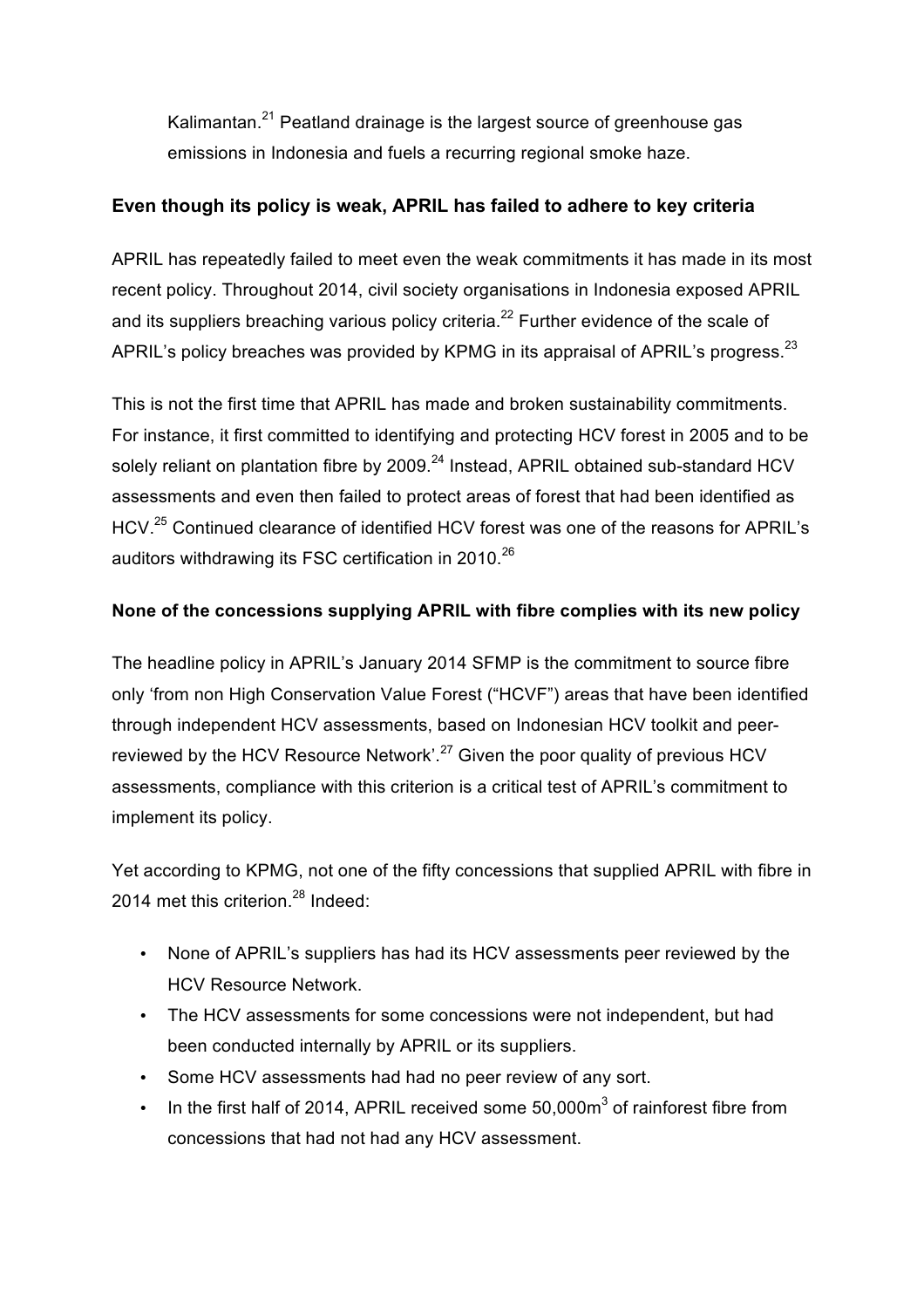KPMG observed two species on the IUCN Red List of Threatened Species at one of the concessions where further clearance is planned but no HCV assessment has been conducted.29

#### **APRIL is shifting the goalposts**

Instead of addressing this failure, APRIL is now proposing to exempt its existing suppliers from the commitment it made.<sup>30</sup> Responding to the KPMG report in December 2014, APRIL claimed that its commitments on independent HCV assessment and peer review, including a moratorium on development, were only ever supposed to apply to new suppliers.

However, the January 2014 policy explicitly covers its entire supply of fibre: 'APRIL sources fibre from non High Conservation Value Forest ("HCVF") areas that have been identified through independent HCV assessments [...] and peer-reviewed by HCV Resource Network.'<sup>31</sup> As recently as October 2014, APRIL announced that it had 'reiterated to employees and suppliers' that any rainforest fibre must come from concessions that complied with its policy, and that it had imposed a moratorium on forest development since January 2014 in all areas 'undergoing HCV assessment or the peerreview process'.<sup>32</sup>

The company now intends to update its SFMP in the first quarter of 2015 to 'remove any ambiguity or uncertainty' by exempting all its existing suppliers from requirements to have independent HCV assessment and peer-review by the HCV Resource Network.

Further, KPMG noted that one supplier has been misleadingly classified as a 'short-term' supplier.<sup>33</sup> This supplier, which has a multi-year contract with APRIL, is clearing peatland forest to establish a pulpwood plantation. The situation gives rise to the concern that APRIL has sought to get around its headline 2014 deadline for an end to forest clearance by long-term suppliers by labelling companies with whom it intends to have a long-term relationship as short-term suppliers until their supply of rainforest timber has been exhausted.

Such breathtaking attempts to reinterpret policy commitments render meaningless APRIL's already inadequate forest protection claims. If the policy does not protect forests and peatland and will not apply to existing suppliers, then what exactly is APRIL claiming to protect?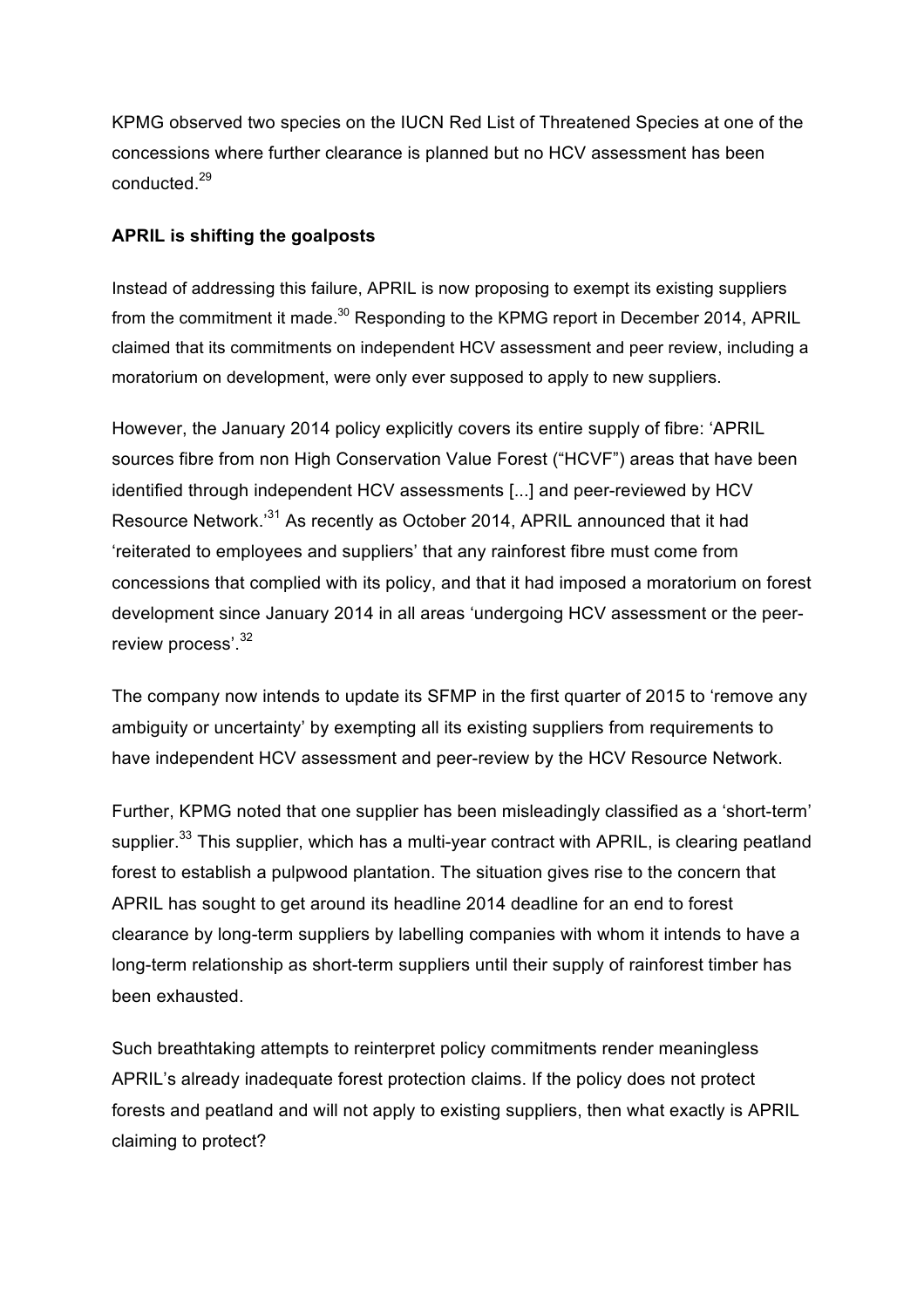## **APRIL and its suppliers are still pulping peatland, rainforests and critical wildlife habitat**

APRIL's headline commitment to only source rainforest timber from non-HCV areas<sup>34</sup> is simply untrue. As KPMG confirmed, many of APRIL's suppliers have not been independently assessed for HCV forest, and none has had its HCV assessment peerreviewed by the HCV Resource Network.<sup>35</sup>

In April 2014, Eyes on the Forest, a coalition of NGOs including WWF, published evidence of an APRIL supplier clearing deep peat and HCV forest in North Kalimantan.<sup>36</sup> APRIL responded by claiming that the HCV maps had been revised and that the area of peatland forest designated for protection was now located over a kilometre away.<sup>37</sup> No further explanation has been offered. However, a subsequent field visit including WWF and the concession owner confirmed that deep peatland forest had been cleared.<sup>38</sup>

In July, Greenpeace exposed active clearance by APRIL of deep peatland forest in Pulau Padang, Sumatra.<sup>39</sup> In November, WWF and partner NGOs accused the company of clearing HCV forest in the same concession, and of breaching Indonesian laws and forestry regulations.<sup>40</sup> KPMG also found a drainage canal dug into in an area of forest marked as HCV.<sup>41</sup> There are long-standing social conflicts arising from this concession that have yet to be resolved. $42$ 

The Indonesian NGO Greenomics has exposed serious problems with one of APRIL's future suppliers in West Kalimantan.<sup>43</sup> The HCV assessment identified over 65,000 hectares of forest as having high conservation value, but only 20,000 hectares were earmarked for protection. The unprotected HCV forest includes habitat for endangered orang-utans. Roads and port infrastructure were reportedly constructed in some of the protected areas of HCV forest before the HCV Resource Network had finished reviewing the HCV assessment.

## **Advice to all companies sourcing pulp / paper**

When APRIL published its SFMP in January 2014, Greenpeace urged companies not to be fooled by the company's promises.<sup>44</sup> Along with other NGOs, including WWF<sup>45</sup> and its partner NGOs in Eyes on the Forest, and the Rainforest Action Network,<sup>46</sup> Greenpeace recommended that customers suspend immediately any pulp / paper purchases from any RGE-related companies, including APRIL.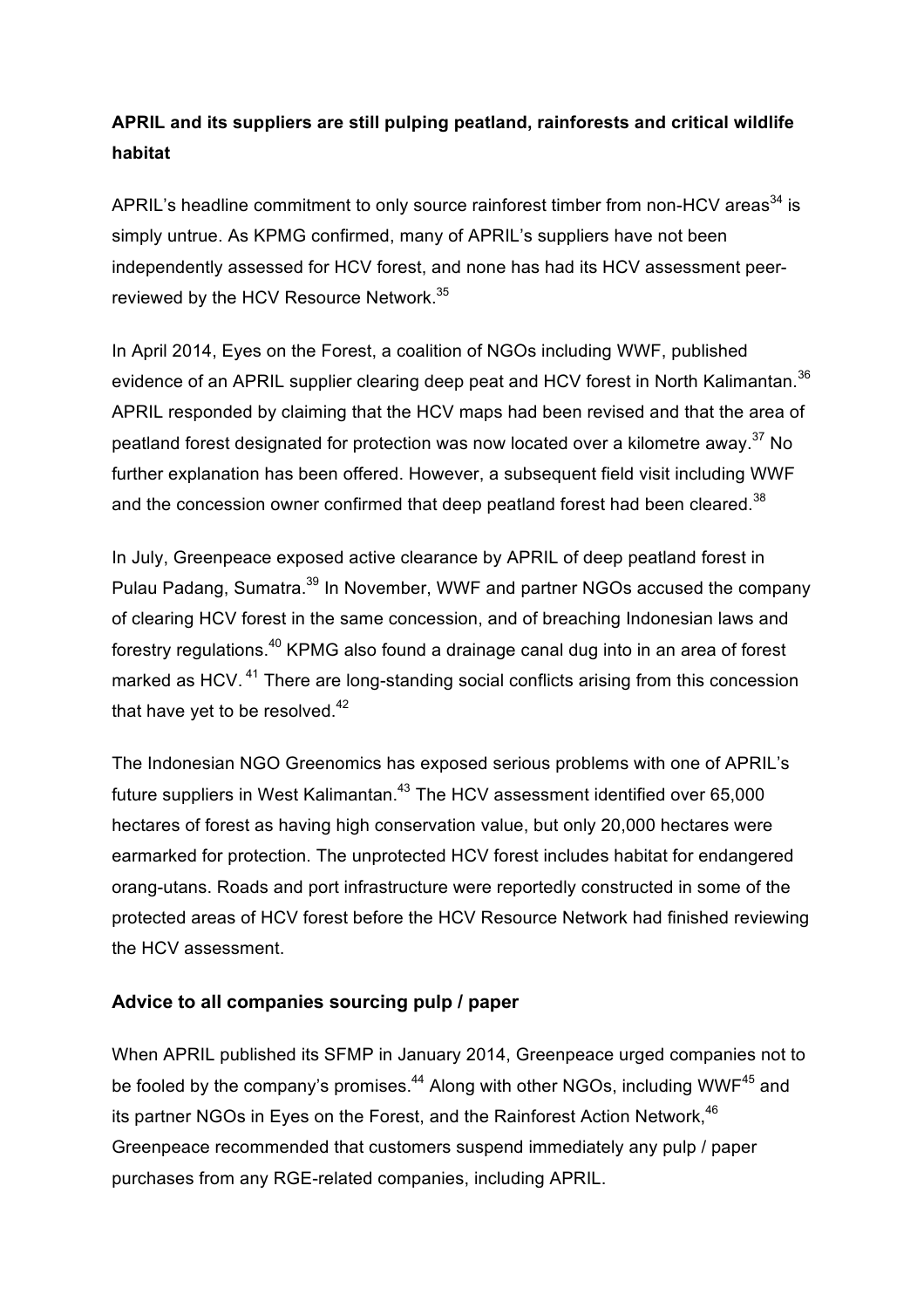Since January 2014, APRIL and the other pulp companies in the RGE Group have made no progress towards agreeing and implementing a credible group-wide sustainability policy. By contrast, the RGE Group's palm oil companies did make substantive commitments, which suggests that at least some of the RGE Group's senior management understand the nature of the problem and the actions needed to address it.

APRIL's Stakeholder Advisory Committee commissioned KPMG to assess the company's progress towards meeting its January 2014 Sustainable Forest Management Plan. The report KPMG produced presents compelling evidence that APRIL has completely failed to meet the commitments it made one year ago.<sup>47</sup> Not one concession is compliant with the policy. APRIL's response<sup>48</sup> – to exempt its existing suppliers from key policy commitments – provides further evidence that the main purpose for APRIL in announcing a new policy one year ago was to buy time with its stakeholders while it continues its forest destruction.

Greenpeace therefore reiterates its earlier advice that companies should not do business with APRIL and other pulp companies in the RGE Group. This should apply not only to all purchases of pulp / paper, but also to financial services, whether market capital or project financing, including for non-forestry activities.

The suspension should not be lifted unless and until the RGE Group makes and implements commitments that stop its involvement in deforestation for pulp and paper and addresses its broader social and environmental impacts including its legacy of forest and peatland destruction.

Greenpeace International January 2015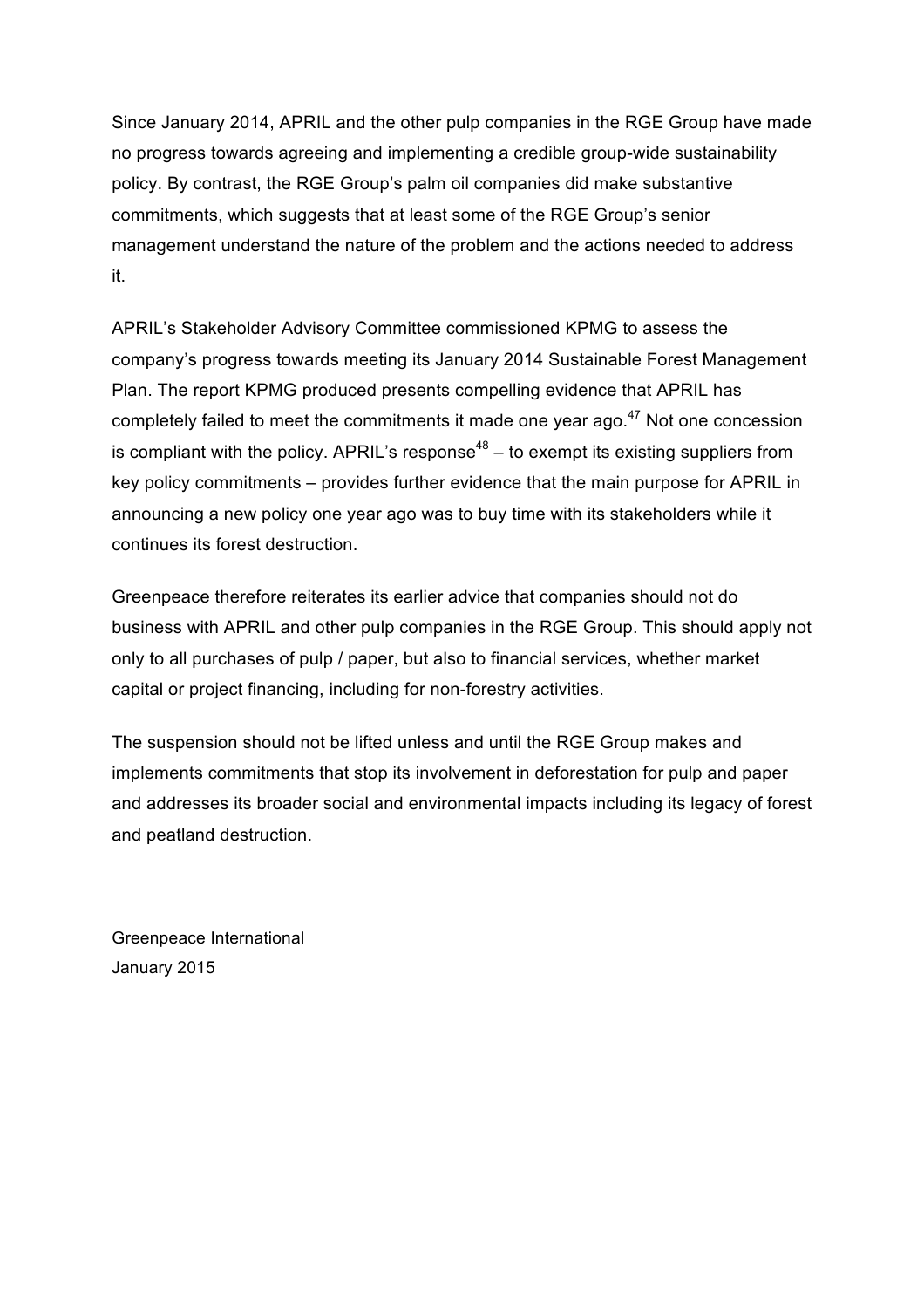#### **Endnotes**

<u> 1989 - Johann Stein, fransk politiker (d. 1989)</u>

 $1$  APRIL (2014) 'Sustainable Forest Management Plan', 28 January 2014

http://www.aprilasia.com/news/APRIL%20SFM%20POLICY.pdf

 $2^2$  For examples, see Eyes on the Forest (2012) Asia Pacific Resources International Limited (APRIL): Riau, Sumatra's biggest forest pulper 2009 to 2012, December 2012

http://www.eyesontheforest.or.id/attach/EoF%20%2820Dec12%29%20APRIL%20Riau%20Sumatras%20bigges t%20forest%20pulper%202009%20to%202012.pdf

 $\frac{1}{3}$  Greenpeace (2014) APRIL's "sustainability" policy a license to continue forest clearance, 28 January 2014 http://www.greenpeace.org/international/en/press/releases/APRILs-sustainability-policy-a-license-tocontinue-forest-clearance/

WWF (2014) Advisory to Buyers and Investors of Royal Golden Eagle / Asia Pacific Resources International Limited (RGE/APRIL), 31 January 2014.

http://awsassets.panda.org/downloads/140131\_wwf\_april\_buyers\_and\_investors\_advisory\_final\_1.pdf Greenpeace (2014) Update for Customers of RGE Group / APRIL, 10 July 2014

http://www.greenpeace.org.uk/sites/files/gpuk/140711Greenpeace%20Update%20to%20Customers%20of%2 0RGE%20Final.pdf

 $\overline{5}$  APRIL (2014) 'KPMG appointed to assess implementation of APRIL's sustainability policy', 29 August 2014. http://aprildialog.com/2014/08/29/kpmg-appointed-to-assess-implementation-of-aprils-sustainability-policy/<br>
<sup>6</sup> KPMG (2014) Specified Auditing Procedures on SFM Policy Implementation, 8 December 2014. Report not

public, but see comments in response from APRIL's Stakeholder Advisory Committee, 23 December 2014. http://aprildialog.com/2014/12/23/stakeholder-advisory-committee-sac-recommendations-to-april-from-its-

 $\frac{3rd\text{-}meeting/}{4}$  Sustainability policy, September 2014

http://www.asianagri.com/index.php?option=content/03&head=head/03&view=sub/07

 $8$  APRIL (2014) 'Sustainable Forest Management Plan', 28 January 2014.

http://www.aprilasia.com/news/APRIL%20SFM%20POLICY.pdf

KPMG (2014) Specified Auditing Procedures on SFM Policy Implementation, 8 December 2014. Report not public, but see comments in response from APRIL's Stakeholder Advisory Committee, 23 December 2014. http://aprildialog.com/2014/12/23/stakeholder-advisory-committee-sac-recommendations-to-april-from-its-

 $\frac{3rd\text{-meeting}}{10}$  Asia Pulp & Paper (2013) Forest Conservation Policy, 3 February 2013

https://www.asiapulppaper.com/sustainability/vision-2020/forest-conservation-policy<br><sup>11</sup> KPMG (2014) Specified Auditing Procedures on SFM Policy Implementation, 8 December 2014. Report not public, but see comments in response from APRIL's Stakeholder Advisory Committee, 23 December 2014. http://aprildialog.com/2014/12/23/stakeholder-advisory-committee-sac-recommendations-to-april-from-its-

3rd-meeting/<br><sup>12</sup> 'By the year 2009 we will have sufficient *Acacia* from our own and our partners' fiber plantations to produce 2 million tonnes of pulp which is the production capacity of our mill.' APRIL (2004) Sustainability Report, p17. http://www.aprilasia.com/pdfs/sreport\_yr2004.pdf

13 APRIL (2014) Sustainable Forest Management Plan, 28 January 2014

http://www.aprilasia.com/news/APRIL%20SFM%20POLICY.pdf

<sup>14</sup> Asian Agri (2014) Sustainability policy, September 2014<br>http://www.asianagri.com/index.php?option=content/03&head=head/03&view=sub/07

 $\frac{15}{15}$  Greenpeace (2014) The HCS Approach: no deforestation in practice, 10 March 2014

http://www.greenpeace.org/international/Global/international/briefings/forests/2014/HCS%20Approach\_Brei fer\_March2014.pdf

 $\frac{16}{16}$  APRIL (2014) Sustainable Forest Management Plan, 28 January 2014 http://www.aprilasia.com/news/APRIL%20SFM%20POLICY.pdf

APRIL (2014) Sustainable Forest Management Plan, 28 January 2014

http://www.aprilasia.com/news/APRIL%20SFM%20POLICY.pdf<br><sup>18</sup> APRIL (2014) APRIL group moves on policy to measure forest carbon, 26 June 2014

http://www.aprildialog.com/2014/06/26/april-group-moves-on-policy-to-measure-forest-carbon/<br> $^{19}$  Asia Pulp & Paper (2013) Forest Conservation Policy, 3 February 2013

https://www.asiapulppaper.com/sustainability/vision-2020/forest-conservation-policy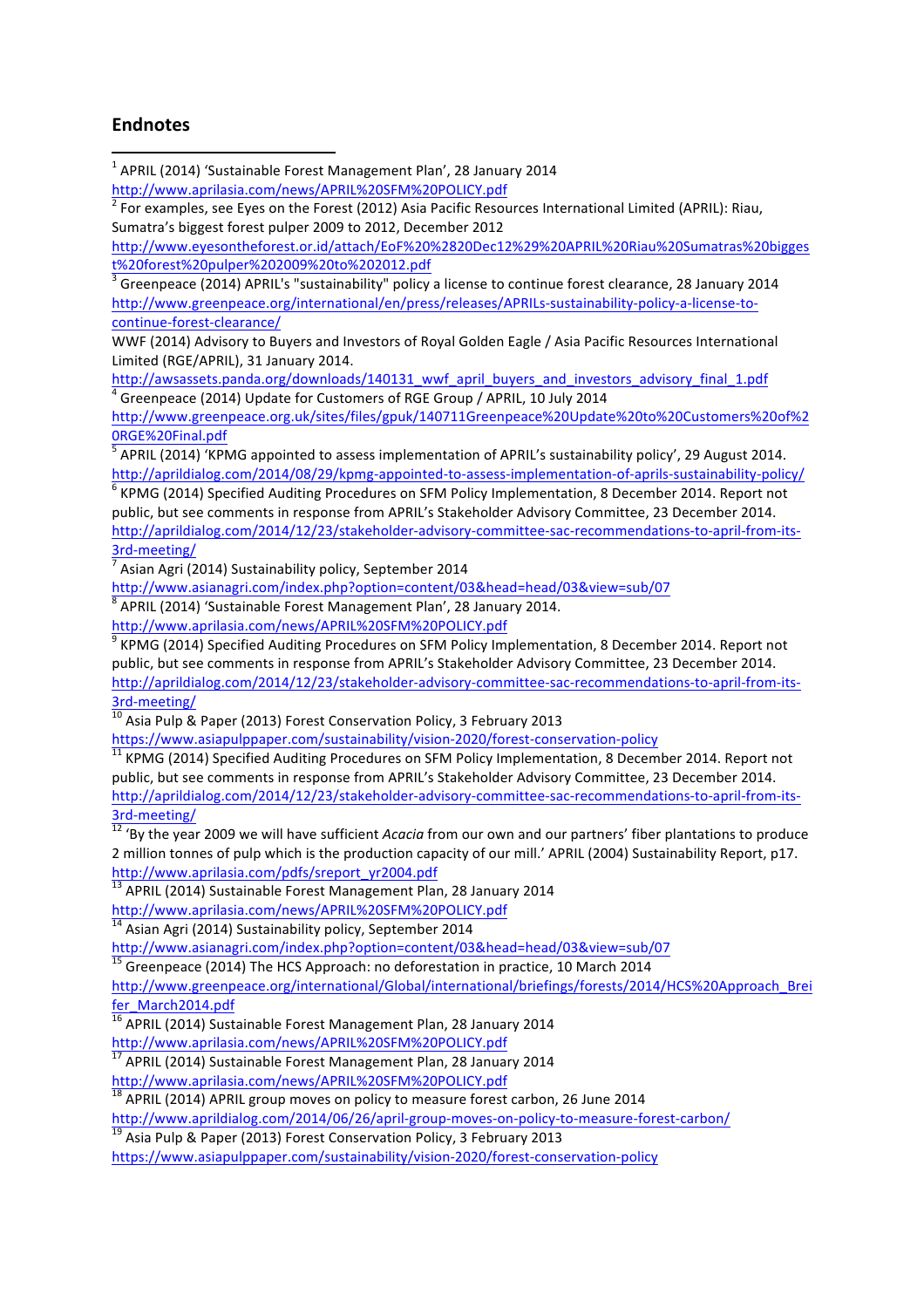<sup>20</sup> APRIL (2014) 'Sustainable Forest Management Plan', 28 January 2014

http://www.aprilasia.com/news/APRIL%20SFM%20POLICY.pdf<br> $^{21}$  Greenpeace (2014) Six myths Indonesia's biggest forest destroyer wants you to believe, 22 July 2014 http://www.greenpeace.org.uk/Six-myths-indonesias-biggest-forest-destroyer-wants-you-believe  $22$  Eyes on the Forest (2014) APRIL violates its new sustainability policy say Kalimantan NGOs, 21 May 2014

http://www.eyesontheforest.or.id/?page=news&action=view&id=730

<u> 1989 - Johann Barnett, fransk politik (f. 1989)</u>

 $^{23}$  KPMG (2014) Specified Auditing Procedures on SFM Policy Implementation, 8 December 2014. Report not public, but see comments in 23 December 2014 response from APRIL Stakeholder Advisory Committee http://aprildialog.com/2014/12/23/stakeholder-advisory-committee-sac-recommendations-to-april-from-its- $\frac{3rd-meeting}{24}$  APRIL (2004) Sustainability Report http://www.aprilasia.com/pdfs/sreport\_yr2004.pdf<br><sup>24</sup> APRIL (2004) Sustainability Report http://www.aprilasia.com/pdfs/sreport\_yr2004.pdf<br><sup>25</sup> Eyes on the Forest (2012) As

pulper 2009 to 2012, December 2012

http://www.eyesontheforest.or.id/attach/EoF%20%2820Dec12%29%20APRIL%20Riau%20Sumatras%20bigges t%20forest%20pulper%202009%20to%202012.pdf

 $^{26}$  Rainforest Alliance (2010) Letter to stakeholders, 15 April 2010

http://www.greenpeace.org/international/Global/international/briefings/forests/2013/150410- Rainforest%20Alliance%20and%20APRIL%20Status%20Summary%20April%202010.pdf

 $\frac{27}{27}$  APRIL (2014) Sustainable Forest Management Plan, 28 January 2014<br>http://www.aprilasia.com/news/APRIL%20SFM%20POLICY.pdf

 $\frac{1}{28}$  KPMG (2014) Specified Auditing Procedures on SFM Policy Implementation, 8 December 2014. Report not public, but see comments in 23 December 2014 response from APRIL Stakeholder Advisory Committee http://aprildialog.com/2014/12/23/stakeholder-advisory-committee-sac-recommendations-to-april-from-its-

 $\frac{3rd\text{-meeting}}{29}$  KPMG (2014) Specified Auditing Procedures on SFM Policy Implementation, 8 December 2014. Report not public, but see comments in 23 December 2014 response from APRIL Stakeholder Advisory Committee http://aprildialog.com/2014/12/23/stakeholder-advisory-committee-sac-recommendations-to-april-from-its-

3rd-meeting/<br><sup>30</sup> APRIL's response to SAC recommendations, 23 December 2014 http://aprildialog.com/2014/12/23/aprilresponse-to-sac-recommendations/<br>
<sup>31</sup> APRIL (2014) 'Sustainable Forest Management Plan', 28 January 2014

http://www.aprilasia.com/news/APRIL%20SFM%20POLICY.pdf

 $\frac{32}{32}$  APRIL (2014) APRIL responses to SAC's recommendations, 17 October 2014 http://aprildialog.com/2014/10/17/april-responses-to-sacs-recommendations/<br><sup>33</sup> KPMG (2014) Specified Auditing Procedures on SFM Policy Implementation, 8 December 2014. Report not

public, but see comments in 23 December 2014 response from APRIL Stakeholder Advisory Committee http://aprildialog.com/2014/12/23/stakeholder-advisory-committee-sac-recommendations-to-april-from-its-

 $\frac{3rd\text{-meeting}}{34}$  APRIL (2014) 'Sustainable Forest Management Plan', 28 January 2014 http://www.aprilasia.com/news/APRIL%20SFM%20POLICY.pdf

KPMG (2014) Specified Auditing Procedures on SFM Policy Implementation, 8 December 2014. Report not public, but see comments in 23 December 2014 response from APRIL Stakeholder Advisory Committee http://aprildialog.com/2014/12/23/stakeholder-advisory-committee-sac-recommendations-to-april-from-its-

 $\frac{3rd\text{-meeting}}{36}$  Eyes on the Forest (2014) APRIL violates its new sustainability policy say Kalimantan NGOs, 21 May 2014. http://www.eyesontheforest.or.id/?page=news&action=view&id=730

 $\frac{37}{100}$  Mongabay (2014) WWF accuses APRIL of breaking sustainability commitment by logging rainforest in Borneo, 23 May 2014 http://news.mongabay.com/2014/0523-april-north-kalimantan.html  $^{38}$  Eyes on the Forest (2014) Joint Field Verification Report,  $10 - 12$  June 2014

http://www.eyesontheforest.or.id/attach/JOINT%20FIELD%20VERIFICATION\_ADINDO%20SESAYAP\_FINAL\_24<br>%20June%202014-Eng%20(1) 20140811040803.pdf

Mathers 2020 11 - Eng. 2014 - Eng. 2014 - Engines 2014 - Engines 2014 Constrainers 2014 Supplemental Constrainers Construction 39 Greenpeace (2014) Six myths Indonesia's biggest forest destroyer wants you to believe, 22 Ju http://www.greenpeace.org.uk/Six-myths-indonesias-biggest-forest-destroyer-wants-you-believe <sup>40</sup> Eyes on the Forest (2014) APRIL / RGE continues deforestation, 20 November 2014

http://assets.worldwildlife.org/publications/749/files/original/APRIL\_RGE\_report\_November\_2014.pdf?14183

96227